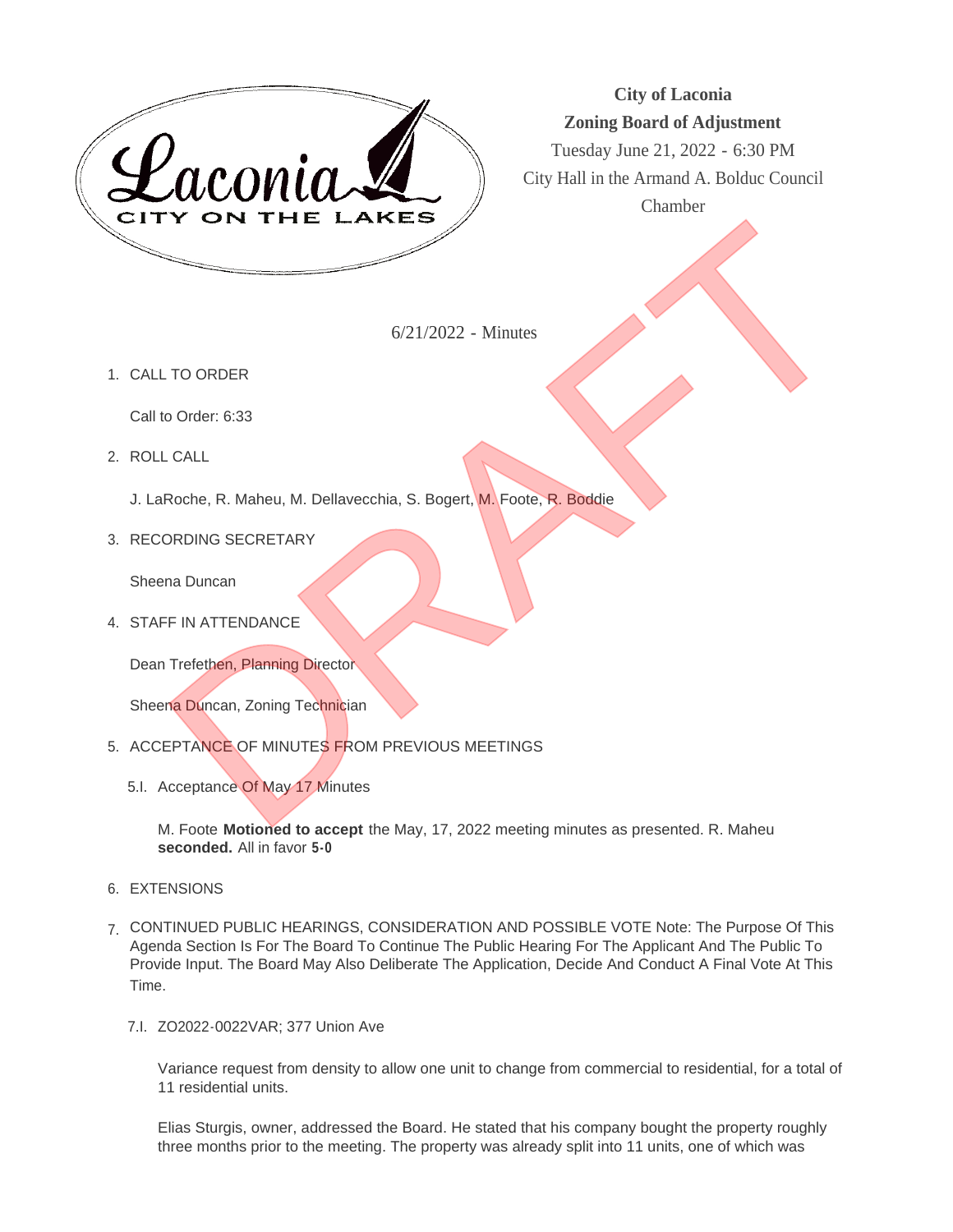currently commercial but had at one time presumably been residential. He wished to return it to residential use, stating that it would pose less foot traffic and parking need than a commercial unit

R. Boddie inquired about existing parking, having been to the site prior to the meeting, finding none.

E. Sturgis said that there was limited parking on the front and sides of the building, and that residents are currently renting under the assumption that there is no provided parking.

R. Maheu asked D. Trefethen if the lack of parking could be considered "grandfathered", and that there was no new building, simply a change in use.

D. Trefethen replied that it made sense to allow the unit without a parking plan because it had already been operating without one for some time, and the residential use would require less parking than a commercial unit. The walkability of the are and close proximity to amenities made it reasonable for a renter without a car, and to maintain status quo. R. Maheu asked D. Trefethen if the lack of parking could be considered 'grandfathered', and that there was no new building, simply a change in use.<br>
D. Trefethen replied that it made sense to callow the unit without a park

#### **Opened to public comment: 6:41.**

M. Dellavecchia asked where the current tenants park. E. Sturgis stated that he was not sure where they park, and that he planned to market the unit as "no parking".

#### **Closed to public comment at 6:44**

R. Boddie stated that there was some parking available on the side and some other areas in public spaces. He was happy with the decision to market without parking.

The Board discussed the lack of parking requirements in some major cities.

M. Dellavecchia said that the building and situation was unique.

M. Foote **motioned to approve** ZO2022-0022VAR as presented.

*1. Granting the variance would not be contrary to the public interest because:*

Converting a commercial unit to a residential unit adds relief to the housing crisis.

# *2. If the variance were granted, the spirit of the ordinance would be observed because:*

The unit fits the community and has walking access to goods and services.

#### *3. Granting the variance would do substantial justice because:*

Foot traffic will be reduced.

# *4. If the variance were granted, the values of the surrounding properties would not be diminished because:*

The proposed use will not have adverse effects on property values.

#### *5. Unnecessary Hardship*

*a. Owing to special conditions of the property that distinguish it from other properties in the area, denial of the variance would result in unnecessary hardship because:*

*i. No fair and substantial relationship exists between the general public purposes of the*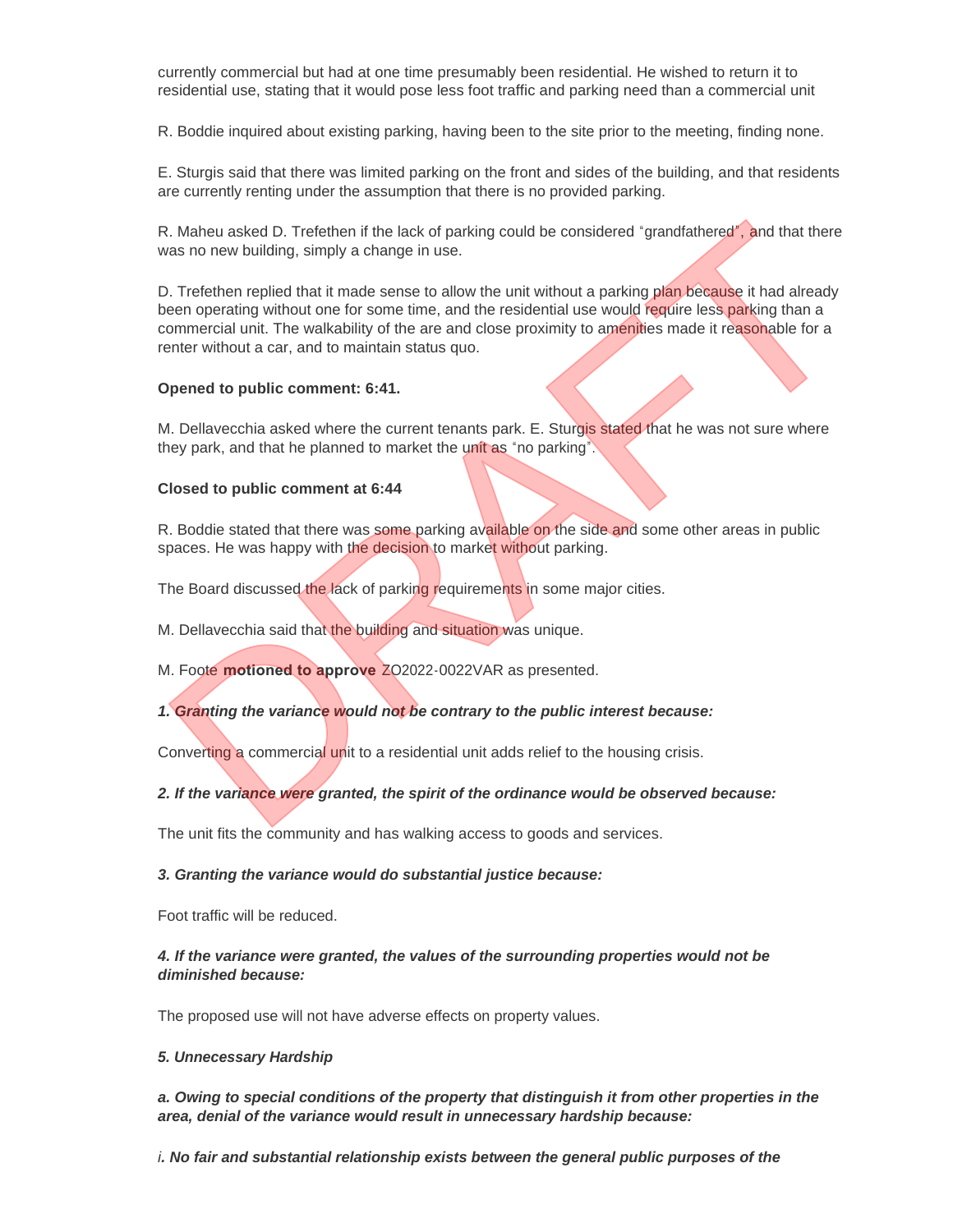### *ordinance provision and the specific application of that provision to the property because:*

The unit will be located in an area with ample access to goods and services, and provide housing where these are most accessible.

**Seconded** by J. LaRoche. All in favor. **Motion passed, 5/0.** 

- PUBLIC HEARINGS, POSSIBLE CONSIDERATION AND VOTE Note: The Purpose Of This Agenda 8. Section Is For The Board To Have A Presentation From The Applicant And Open A Public Hearing For The Public To Provide Input. The Board May Also Deliberate The Application, Decide And Conduct A Final Vote At This Time.
	- 8.I. ZO2022-0032SE; 224 Endicott St East; Applicant Is Requesting A Special Exception For Article V Section 235-26 Uses Permitted By Special Exception To Allow For Multifamily In The SFR Zone

**ZO2022-0022VAR:** 224 Endicott St East, request for Special Exception from Article V, Section 235-26 (Uses Permitted by Special Exception) to allow for multifamily use in the Shorefront Residential (SFR) District.

**Jeff Lewis of North Point Engineering** addressed the Board. He stated that the developer had already been granted permission to construct 12 units on the site in the past.<sup>\*</sup>

He said that the parcel was sloping, with some minor wetlands that created some issues prior to the City's change in stance on the 50' buffer around wetlands, but that the applicant was now in the process of obtaining permits to fill them. He stated that there would be no major impacts on utilities and services, as they were only seeking 2 additional units at this time. For three Dotations The Data Presentation From The Applicant And Open A Public Hearing For The Board To Have A Presentation From The Applicant And Open A Public Hearing For The Board To Have A Presentation From The Applica

He noted that the current development had created some off-site drainage issues, and that they were currently in the process of improving the storm water maintenance design.

The Board discussed existing conditions, permitting and nature of the Conditional Use Permit that had already been obtained.

# **Opened to public comment at 7:04**

**Charles Mihle***, 36 Nestledown Dr # B, Board of Directors, Sundown Condominium Association* referencing photographic evidence that had been submitted as an abutter comment, sited Section "C" of the Special Exception criteria, noting that the runoff being created by the existing units was creating significant ponding, very wet conditions in back yards in the Sundown Condo Association. He worked with the Department of Public Works, Department of Transportation, and the Conservation planner/ technician regarding drainage since the initial construction at 224 Endicott St. Sundown had low confidence in the new proposed drainage, wanted surface water problems addressed, and legal assurance that these problems would not continue.

M. Foote asked C. Mihle if Sundown had a master drainage plan. C. Mihle explained some of the drainage in existence on their site and restated that they had never had such drainage problems in the past.

**Robert E. Ducharme** *P.L.L.C., attorney for Sundown Condominium Association* -existing drainage problems that have not been remedied, it is likely the problem would only be made worse for Sundown with additional construction. He referenced "un-necessary hardship," stating that the Board had already granted permission to develop units, denying these would not cause any undue hardship.

Mark Granoff, 41 Nestledown Dr., President of the Sundown Condo Association - The developer and the City were addressing the drainage issues, which was impacting them already, and construction wasn't completed yet. R. Maheu asked if any units had cellars, to which M. Granoff replied yes, and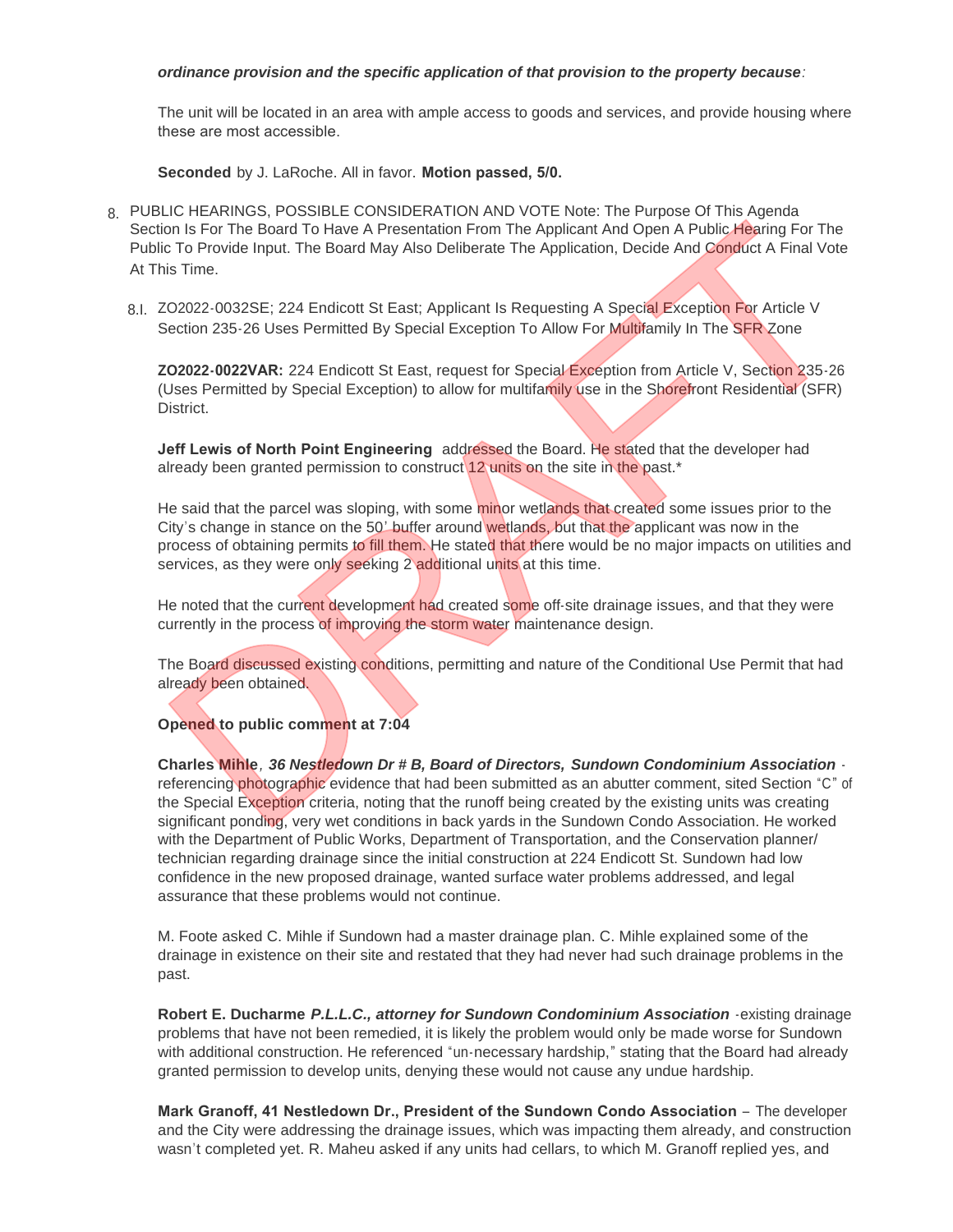that some of them had experienced water intrusion.

**Susan Geringer, 59 Nestledown Dr.** -Mosquitos were now worse than ever. She asked if there were enough turning radius for fire trucks on site and mentioned that an agreement had been made to replace trees and plantings when the developer sought an easement, stating the planting had never been completed and needed to be.

**Bruce Elfman 63 Nestledown Dr. #C** Stated that he could no longer step off his deck due to the ponding in his back yard, being caused by the development.

**Howard Richard, 84 Ashley Dr.** -There was now standing water where the ground had always been damp this time of year, and that the proposed drainage pond was now closer to his house. He said that the drainage problems had damaged Ashley Drive, and that the City had already had to repave it.

**There being no others to speak on the issue, public comment closed at 7:27.**

J. Lewis stated that the need to fix the drainage had already been established, and could be addressed by the Planning Board, but that they had to first get the Special Exception before they could move on.

S. Bogert stated that he had reservations about approving because of the number of issues that had already been experienced. Section "C" speaks to increased runoff.

The applicant stated that there had been discussions with DPW and others to work toward a positive outcome. He mentioned that this could be caused by nature, and not the development.

S. Bogert mentioned that plantings could help mitigate some of the runoff.

The applicant stated that this had been addressed in newer plans hat they had not brought with them to this meeting, intending to bring them to the Planning Board meeting. He asked the applicant if they had spoken to the neighbors (Sundown). The applicant had not. S. Bogert suggested that they speak to Sundown and try to come to an agreement about their needs. nording in his back yard, being caused by the development.<br>
Howard Richard, 84 Ashley Dr. - There was now standing water where the ground had always been<br>
large methis time of year, and that the proposed drainage pord was

M. Foote mentioned several sources of off-site runoff, stating that Sundown was the low point where all these waters would naturally converge.

# **S. Bogert reminded the public that the public hearing had closed, at 7:55.**

R. Boddie said that there were existing drainage issues on Ashley, made worse by the new construction. He believed that the Special Exception should be granted, and that they should let the Planning Board address the issue.

M. Foote said that he believed that there was a lot of water crossing Sundown, and a master drainage plan was needed.

The Board further discussed the responsibility of the Planning Board to work through the details of the drainage plan with the applicant.

**Motion** by M. Dellavecchia to **approve** ZO2022-0032SE as presented.

*Facts in support of granting the Special Exception:* 

*a. The use requested is specifically authorized in this chapter:* "Multifamily" is a permitted use by special exception.

*b. The requested use will not create undue traffic congestion or unduly impair pedestrian safety:* Adding 2 units will have no major impact on traffic, or pedestrian safety.